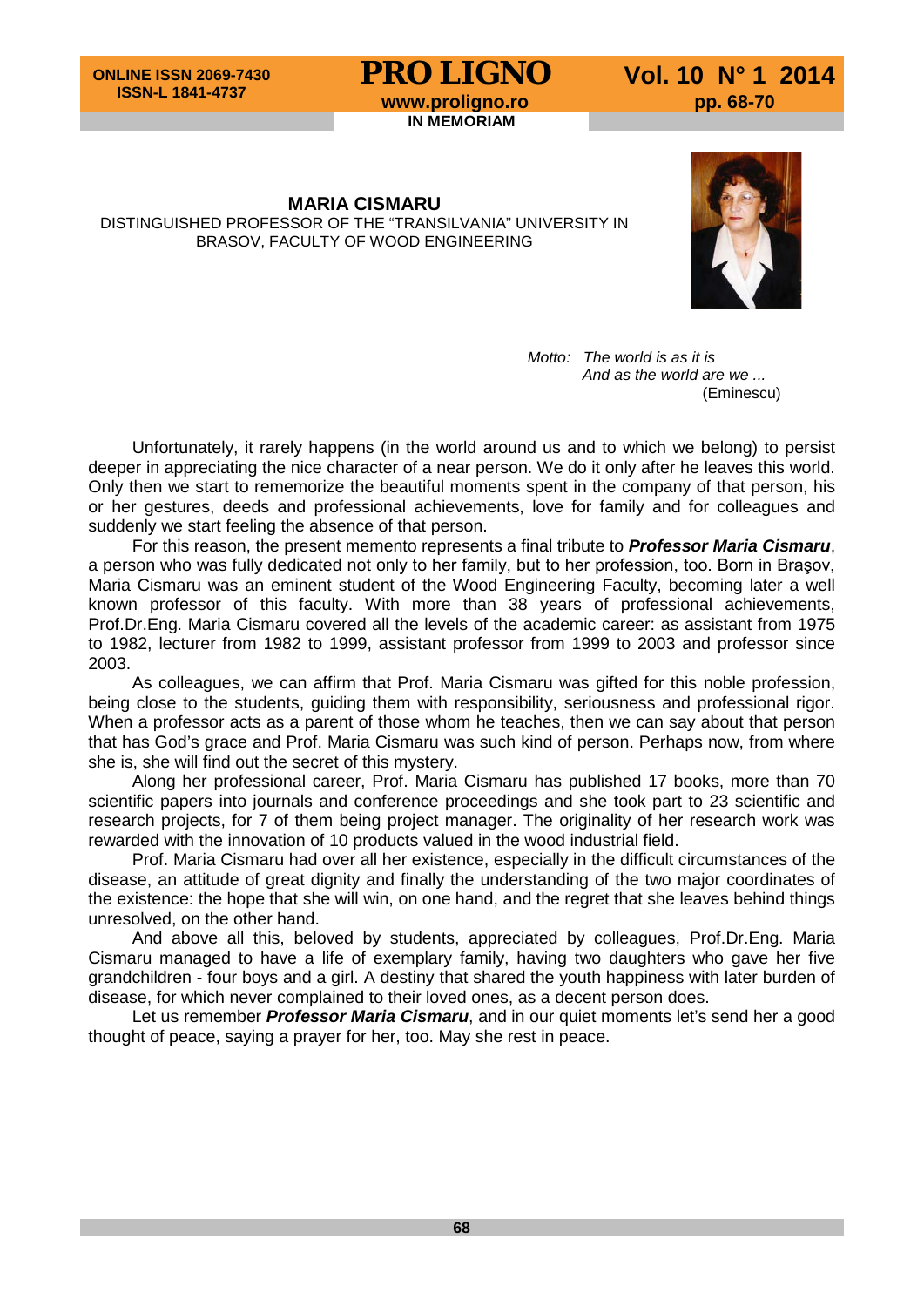## **PRO LIGNO** Vol. 10 N° 1 2014<br>www.proligno.ro pp. 68-70

**IN MEMORIAM**

**VALENTIN NĂSTASE** DISTINGUISHED PROFESSOR OF THE "TRANSILVANIA" UNIVERSITY IN BRASOV, FACULTY OF WOOD ENGINEERING



*Professor Valentin Năstase* took his final journey in November 2013 in his own discreet manner, departing to a better world. He left behind a loving wife and two daughters, who were unconditionally devoted to him until the end.

His legacy, at the Faculty of Wood Engineering, is professionally, as well as humanly significant. The dignified austerity of his conduct, his sober and restrained elegance are still bestowing confidence and kindness on us, especially to those of us who have been his students and later on became his colleagues.

As head of the Wood Technology Department he always pointed us in the right direction, with exceptional good will, patience and courtesy. His capacity to dedicate his life with honesty, wisdom and competence, to exemplary teaching and pioneering research, was equaled only by his devotion to his colleagues and to the faculty.

"A superior man is modest in his speech, but exceeds in his actions." Many of those who knew Professor Năstase were recipients of his quiet acts of mentoring, either as a PhD coordinator, or as a professional and moral model.

Together with the late professor architect Florin Ionescu, he is known as the founder of the Furniture Design course, in the sixties, and author of one of the first Furniture Design and Interior Architecture textbooks for students in Romania, published at the beginning of the seventies.

He taught Furniture Design and Furniture Technology, and among his many accomplishments the planning and overseeing of the building and equipping of several didactic and research laboratories of the Faculty of Wood Engineering should be mentioned.

He was also the driving force behind the founding of the study program Furniture Design, at the beginning of the eighties, hence showing a vision of the future development of Furniture History, Restoration, Design and Technology teaching and research development, a vision which responded to the needs of Romanian furniture manufacturers and traders.

Professor Năstase developed new paths in research regarding furniture. His PhD thesis was fundamental for the knowledge of modular furniture design theory and practice. Later on, his research helped establish critical links between fundamental research and innovative wood-based materials, like cellular and various composite panels for furniture. Together with Professor Ioan Curtu he investigated the structure, quality and behavior of chair joints.

His body of research and the various collaborations he established between the Department and the furniture manufacturers as well as with the National Wood Research Institute became models for the coordination of the relationship between education, research and industry. As a result, many national standards regarding furniture, wood-based materials and quality control in furniture manufacturing were drawn up and updated under his supervision.

He wrote over 15 books and 200 papers in the field of furniture, still highly appreciated.

With true artistic intuition and deep knowledge of arts, literature as well as Romanian traditional crafts, Professor Valentin Năstase touched the lives and inspired the careers of many student engineers who were fortunate to come under his wing, hence contributing decisively to their professional and moral education.

After his retirement he continued to be close to us, either to accomplish his mission as PhD coordinator or to actively participate at various events and festivities of the faculty and university, where he was always invited. His kind presence, always remarked, awarded prestige to any assembly.

May he rest in peace and give us the wisdom to honor him through our deeds.